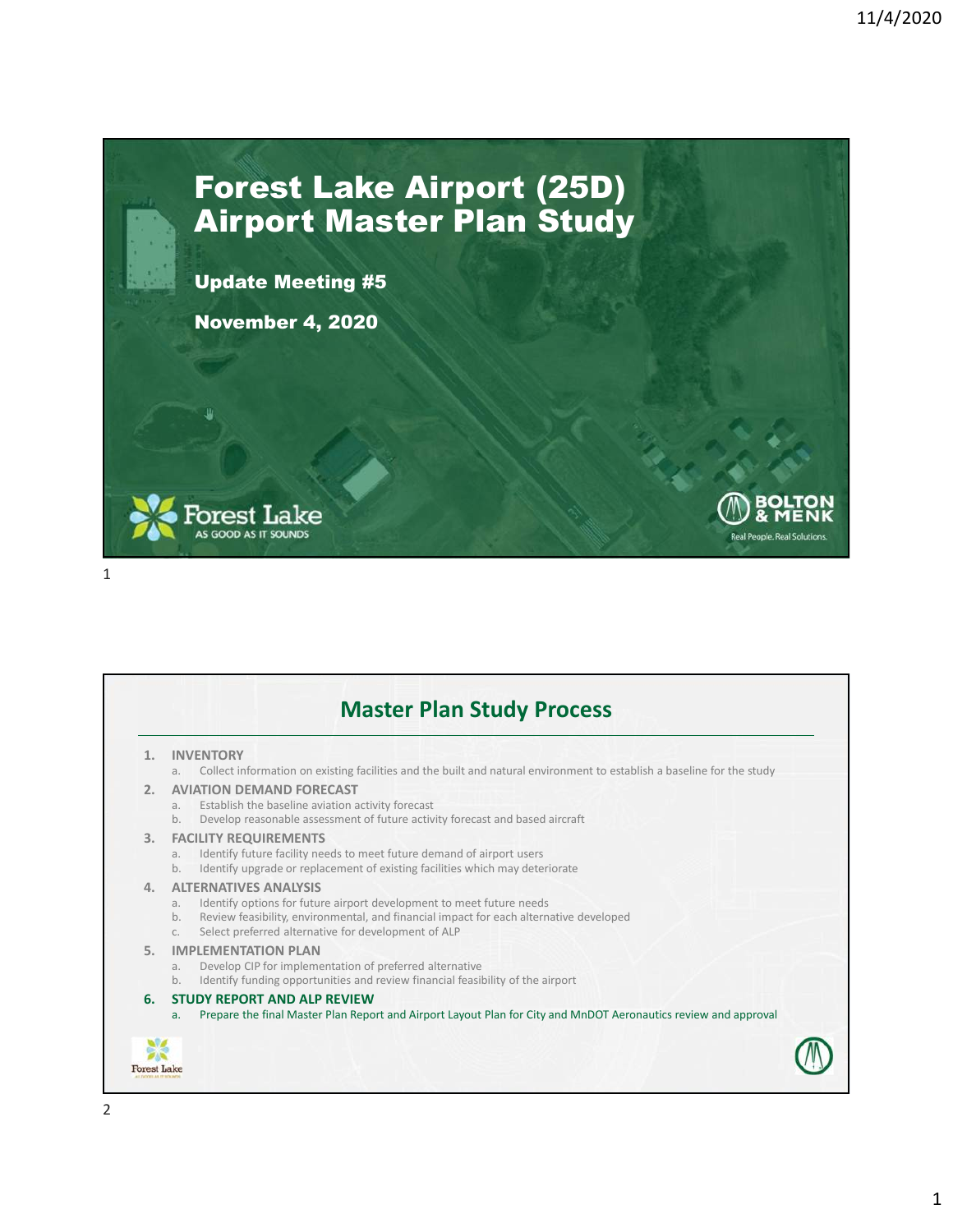

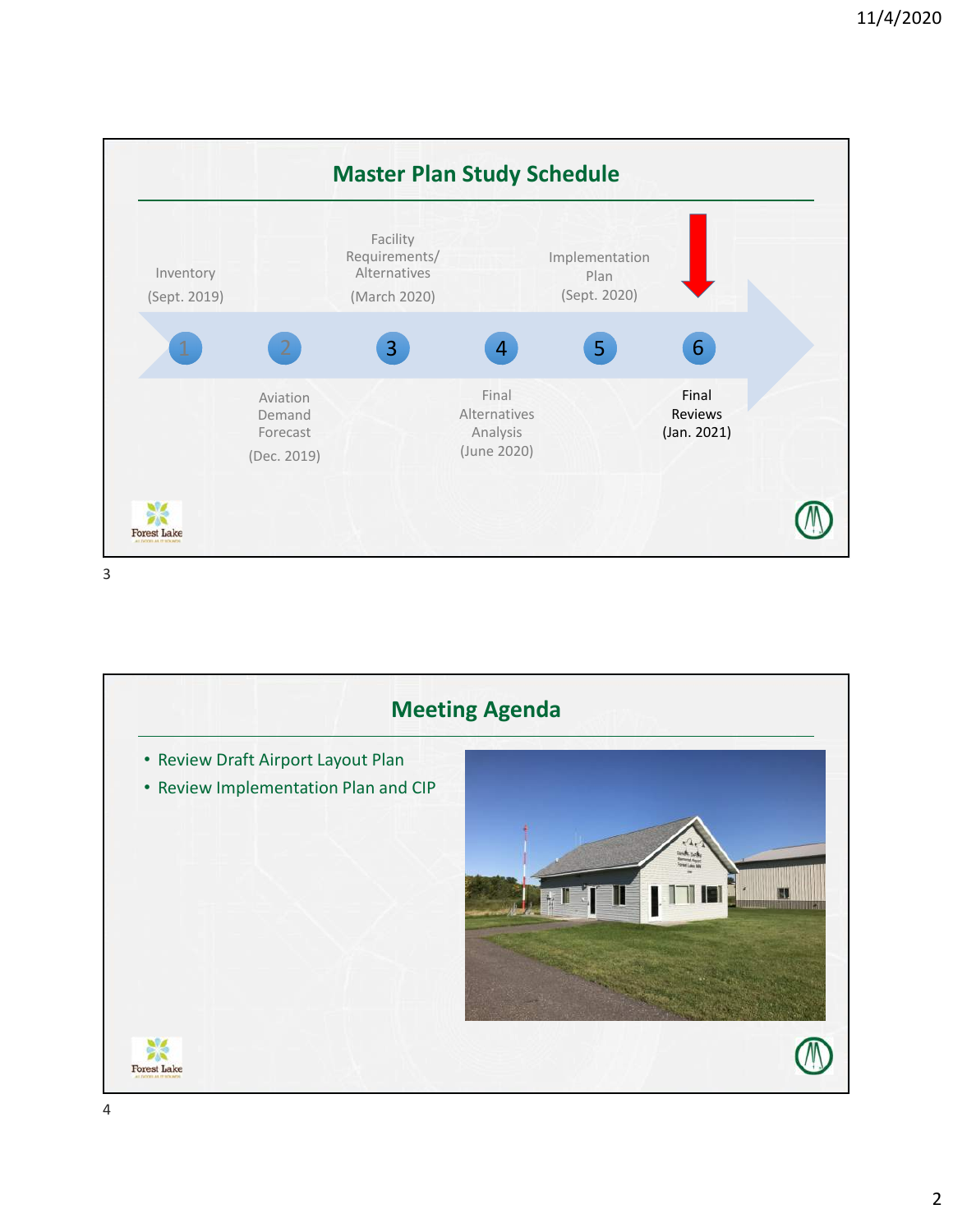

| <b>STATE</b><br><b>FY</b> | PROJECT NAME                                                      | <b>PURPOSE &amp; JUSTIFICATION</b>                                                                                                             | <b>SCOPE</b>                                                                                               | <b>TRIGGERING EVENT</b>                                               | <b>ESTIMATED</b><br><b>COST (2020)</b><br><b>DOLLARS</b> ) | <b>STATE</b><br><b>FUNDING</b><br>(80%) | <b>LOCAL</b><br><b>FUNDING</b><br>(20%) |
|---------------------------|-------------------------------------------------------------------|------------------------------------------------------------------------------------------------------------------------------------------------|------------------------------------------------------------------------------------------------------------|-----------------------------------------------------------------------|------------------------------------------------------------|-----------------------------------------|-----------------------------------------|
| 2022                      | <b>SOUTH TAXILANES</b><br><b>CONSTRUCTION</b>                     | Hangar Taxilane construction is required to allow<br>for the construction of additional private hangars.                                       | Design & Construct Taxilanes<br>(1,050' x 25'); Extend<br><b>Watermain and Sanitary</b><br>Sewer Utilities | Immediate need waiting<br>on availability of State<br>funding         | \$501,685.20                                               | \$401,348.16                            | \$100,337.04                            |
| 2022                      | RUNWAY/TAXIWAY INFIELD<br><b>DRAINAGE IMPROVEMENTS</b>            | Improve surface water drainage for the infield<br>area north of Taxiway A2 between the Runway<br>and Taxiway.                                  | <b>Extension of Underground</b><br>Drain Tile                                                              | State funding availability                                            | \$192,260.00                                               | \$153,808.00                            | \$38,452.00                             |
| 2023                      | <b>TAXILANE BRAVO EXTENSION</b>                                   | Hangar Taxilane extension is required to allow for<br>construction of larger corporate hangars.                                                | Design & Extend Taxilane<br>$(370' \times 25')$                                                            | Corporate Hangar<br>interest                                          | \$276,655.40                                               | \$221,324.32                            | \$55,331.08                             |
| 2023                      | AIRFIELD PAVEMENT<br>MAINTENANCE - CRACK REPAIR                   | Routine pavement maintenance based upon a<br>pavement management program to extend their<br>useful life.                                       | Crack Repair of Runway,<br>Apron, Taxiway, & Taxilanes                                                     | State funding availability                                            | \$33,300.00                                                | \$26,640.00                             | \$6,660.00                              |
| 2024                      | <b>APRON EXPANSION</b>                                            | Expand Apron to allow for tie-downs on a paved<br>surface.                                                                                     | Design and Expand Apron<br>$(515' \times 80')$                                                             | State funding availability                                            | \$501,977.20                                               | \$401,581.76                            | \$100,395.44                            |
| 2025                      | TAXIWAY A3 EXTENSION                                              | Extend Connecting Taxiway A3 to Taxilane Bravo<br>to reduce congestion along Taxiway A2.                                                       | Design & Extend Taxilane<br>$(150' \times 35')$                                                            | State funding availability                                            | \$84,753,00                                                | \$67,802.40                             | \$16,950.60                             |
| 2026                      | 300-FOOT RUNWAY 13/31 AND<br>TAXIWAY A EXTENSION TO<br>3,000-FEET | Runway extension is needed to safely and<br>efficiently accommodate flights to and from 25D<br>by current and future critical design aircraft. | Design & Extend Runway<br>and Taxiway (300' x 75') &<br>$(485' \times 35')$                                | <b>New Critical Aircraft</b><br>requiring 3,000-feet<br>Runway length | \$733,121.48                                               | \$586,497.18                            | \$146,624.30                            |
| 2026                      | AIRFIELD PAVEMENT<br>& SEAL COAT                                  | Routine pavement maintenance based upon a<br>MAINTENANCE - CRACK REPAIR pavement management program to extend their<br>useful life.            | Crack Repair & Seal Coat of<br>Runway, Apron, Taxiway, & State funding availability<br><b>Taxilanes</b>    |                                                                       | \$191,100.00                                               | \$152,880.00                            | \$38,220.00                             |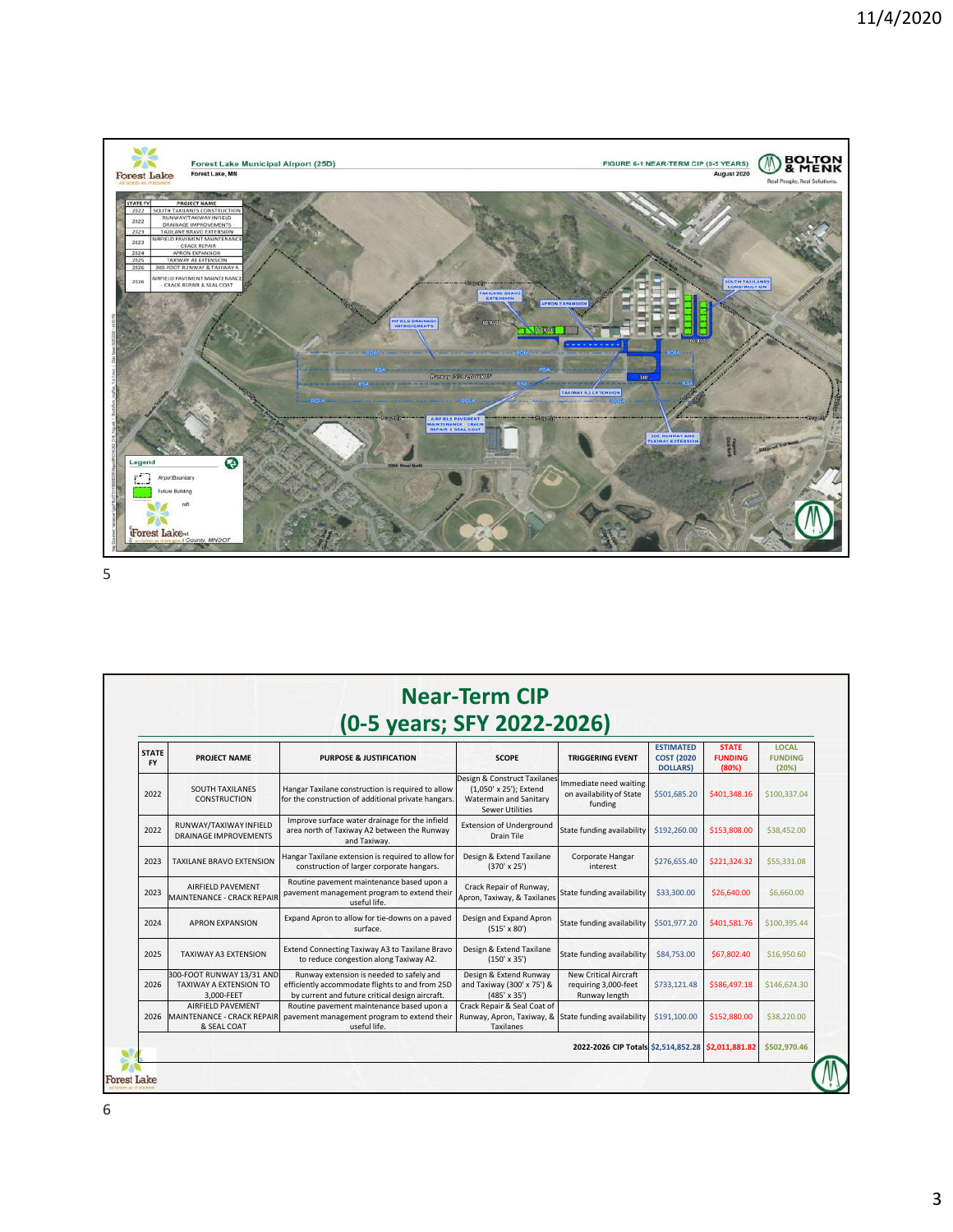

| <b>STATE</b><br><b>FY</b> | PROJECT NAME                                                   | <b>PURPOSE &amp; JUSTIFICATION</b>                                                                                                                 | <b>SCOPE</b>                                                                                            | <b>TRIGGERING EVENT</b>                                         | <b>ESTIMATED</b><br><b>COST (2020)</b><br><b>DOLLARS)</b> | <b>STATE</b><br><b>FUNDING</b><br>(80%) | <b>LOCAL</b><br><b>FUNDING</b><br>(20%) |
|---------------------------|----------------------------------------------------------------|----------------------------------------------------------------------------------------------------------------------------------------------------|---------------------------------------------------------------------------------------------------------|-----------------------------------------------------------------|-----------------------------------------------------------|-----------------------------------------|-----------------------------------------|
| 2027                      | PARKING LOT EXPANSION                                          | Expansion of existing automobile parking lot to<br>meet growing demands of public parking spaces<br>for pilots, passengers, visitors, and tenants. | Design & Construct Parking<br>Lot (2,000 SF)                                                            | Increased parking<br>demand                                     | \$226,416.80                                              | \$181,133.44                            | \$45,283.36                             |
| 2029                      | AIRFIELD PAVEMENT<br>MAINTENANCE - CRACK REPAIR<br>& SEAL COAT | Routine pavement maintenance based upon a<br>pavement management program to extend their<br>useful life.                                           | Crack Repair & Seal Coat of<br>Runway, Apron, Taxiway, & State funding availability<br><b>Taxilanes</b> |                                                                 | \$202,600.00                                              | \$162,080.00                            | \$40,520.00                             |
| 2030                      | <b>NORTH TAXILANES</b><br><b>CONSTRUCTION - PHASE 1</b>        | Hangar Taxilane construction is required to allow<br>for the construction of additional private hangars.                                           | Design & Construct<br>Taxilanes (1,400' x 25')                                                          | Private Hangar interest<br>and availability of State<br>funding | \$467,740.20                                              | \$374,192.16                            | \$93,548.04                             |
| 2031                      | MAINTENANCE EQUIPMENT<br><b>BUILDING CONSTRUCTION</b>          | Enclosed on-airport storage building for snow<br>removal and ground maintenance equipment.                                                         | Construct 50' x 50' SRE<br><b>Building</b>                                                              | State funded SRE and<br>maintenance equipment                   | \$365,000.00                                              | \$292,000.00                            | \$73,000.00                             |
|                           |                                                                |                                                                                                                                                    |                                                                                                         | 2027-2031 CIP Totals \$1,261,757.00 \$1,009,405.60              |                                                           |                                         | \$252,351.40                            |
|                           |                                                                |                                                                                                                                                    |                                                                                                         |                                                                 |                                                           |                                         |                                         |
|                           |                                                                |                                                                                                                                                    |                                                                                                         |                                                                 |                                                           |                                         |                                         |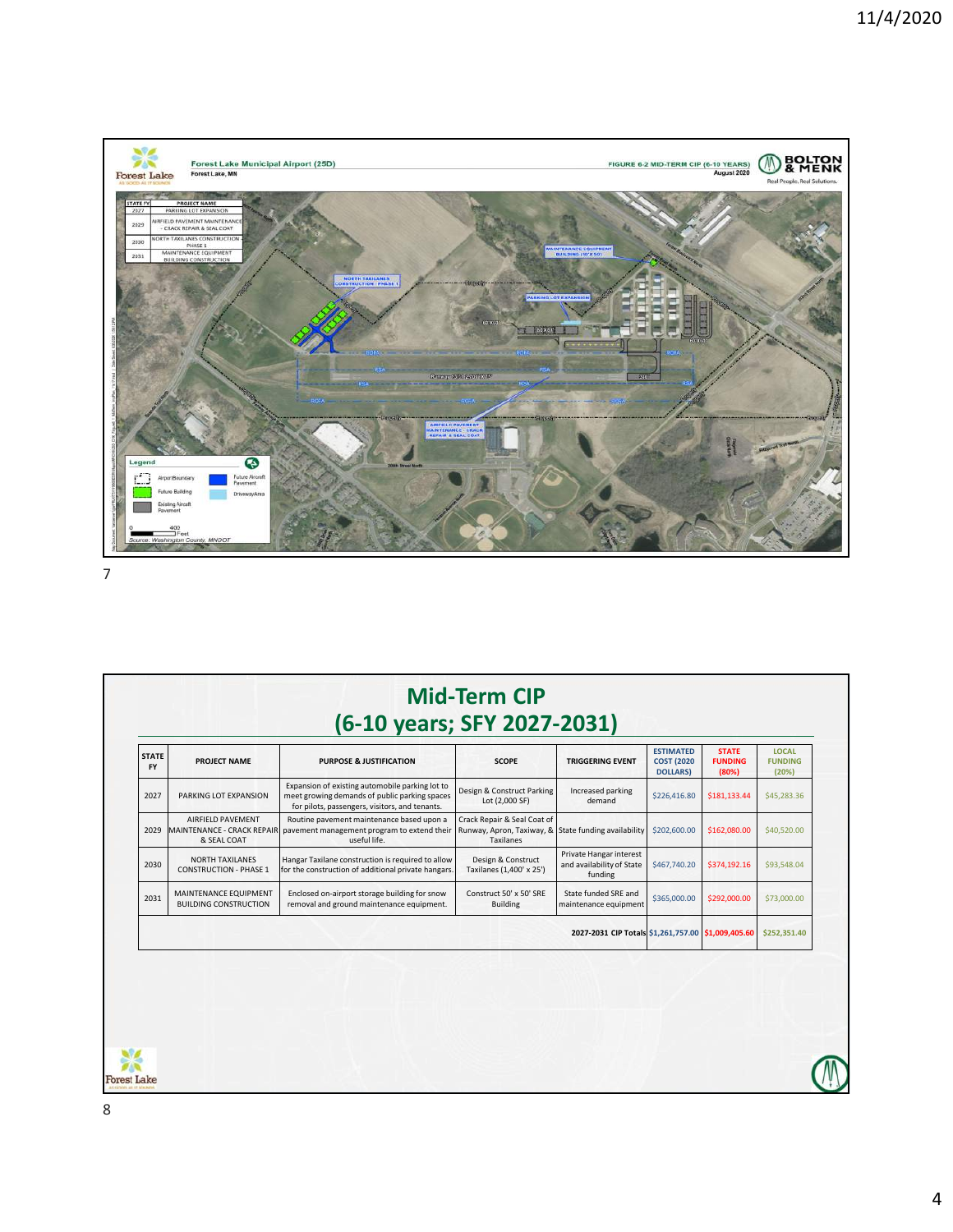

| <b>STATE</b><br><b>FY</b> | PROJECT NAME                                                          | <b>PURPOSE &amp; JUSTIFICATION</b>                                                                                                                          | <b>SCOPE</b>                                                                       | <b>TRIGGERING EVENT</b>                                                       | <b>ESTIMATED</b><br><b>COST (2020)</b><br><b>DOLLARS</b> | <b>STATE</b><br><b>FUNDING</b><br>(80%) | <b>LOCAL</b><br><b>FUNDING</b><br>(20%) |
|---------------------------|-----------------------------------------------------------------------|-------------------------------------------------------------------------------------------------------------------------------------------------------------|------------------------------------------------------------------------------------|-------------------------------------------------------------------------------|----------------------------------------------------------|-----------------------------------------|-----------------------------------------|
| 2032                      | AIRFIELD PAVEMENT<br><b>MAINTENANCE - CRACK REPAIR</b><br>& SEAL COAT | Routine pavement maintenance based upon a<br>pavement management program to extend their<br>useful life.                                                    | Crack Repair & Seal Coat of<br>Runway, Apron, Taxiway, &<br><b>Taxilanes</b>       | State funding availability                                                    | \$214,100.00                                             | \$171,280.00                            | \$42,820.00                             |
| 2034                      | <b>NORTH TAXILANES</b><br><b>CONSTRUCTION - PHASE 2</b>               | Hangar Taxilane construction is required to allow<br>for the construction of additional private hangars.                                                    | Design & Construct<br>Taxilanes (1,600' x 25')                                     | Private Hangar interest<br>and availability of State<br>funding               | \$569,487.60                                             | \$455,590.08                            | \$113,897.52                            |
| 2035                      | AIRFIELD PAVEMENT<br>MAINTENANCE - CRACK REPAIR<br>& SEAL COAT        | Routine pavement maintenance based upon a<br>pavement management program to extend their<br>useful life.                                                    | Crack Repair & Seal Coat of<br>Runway, Apron, Taxiway, &<br><b>Taxilanes</b>       | State funding availability                                                    | \$225,600.00                                             | \$180,480.00                            | \$45,120.00                             |
| 2036                      | 300-FOOT RUNWAY 13/31 AND<br>TAXIWAY A EXTENSION TO<br>3.300-FEET     | Runway extension is needed to safely and<br>efficiently accommodate flights to and from 25D<br>by current and future critical design aircraft.              | Design & Extend Runway<br>and Taxiway (300' x 75') &<br>$(485' \times 35')$        | <b>New Critical Aircraft</b><br>requiring 3,300-feet<br>Runway length         | \$733,121.48                                             | \$586,497.18                            | \$146,624.30                            |
| 2038                      | <b>RUNWAY 13/31</b><br><b>RECONSTRUCTION</b>                          | Project will provide another 20 years of design life<br>for Runway 13/31.                                                                                   | Design & Reconstruct<br>Runway 13/31 (2,700' x 75') below 55 and availability      | Runway Pavement<br>Condition Index (PCI)<br>of State funding                  |                                                          | \$2,071,500.00 \$1,657,200.00           | \$414,300,00                            |
| 2039                      | <b>NORTH TAXILANES</b><br><b>CONSTRUCTION - PHASE 3</b>               | Hangar Taxilane construction is required to allow<br>for the construction of additional private hangars.                                                    | Design & Construct<br>Taxilanes (1,900' x 25')                                     | Private Hangar interest<br>and availability of State<br>funding               | \$634,428.40                                             | \$507,542.72                            | \$126,885.68                            |
| 2040                      | <b>NORTH PARKING LOT</b><br><b>CONSTRUCTION</b>                       | Construction of Parking Lot on north development<br>area to meet growing demands of public parking<br>spaces for pilots, passengers, visitors, and tenants. | Design & Construct Parking Expansion of Hangar area<br>Lot (1,500 SF)              | to the north                                                                  | \$235,541.80                                             | \$188,433.44                            | \$47,108.36                             |
| 2041                      | <b>TAXIWAY A RECOSNTRUCTION</b>                                       | Project will provide another 20 years of design life<br>for Taxiway A.                                                                                      | Design & Reconstruction<br>Taxiway A (2,700' x 35') &<br>Taxiways A1-A3 (240'x35') | <b>Taxiway Pavement</b><br>Condition Index (PCI)<br>below 55 and availability |                                                          | \$1,500,000.00 \$1,200,000.00           | \$300,000.00                            |